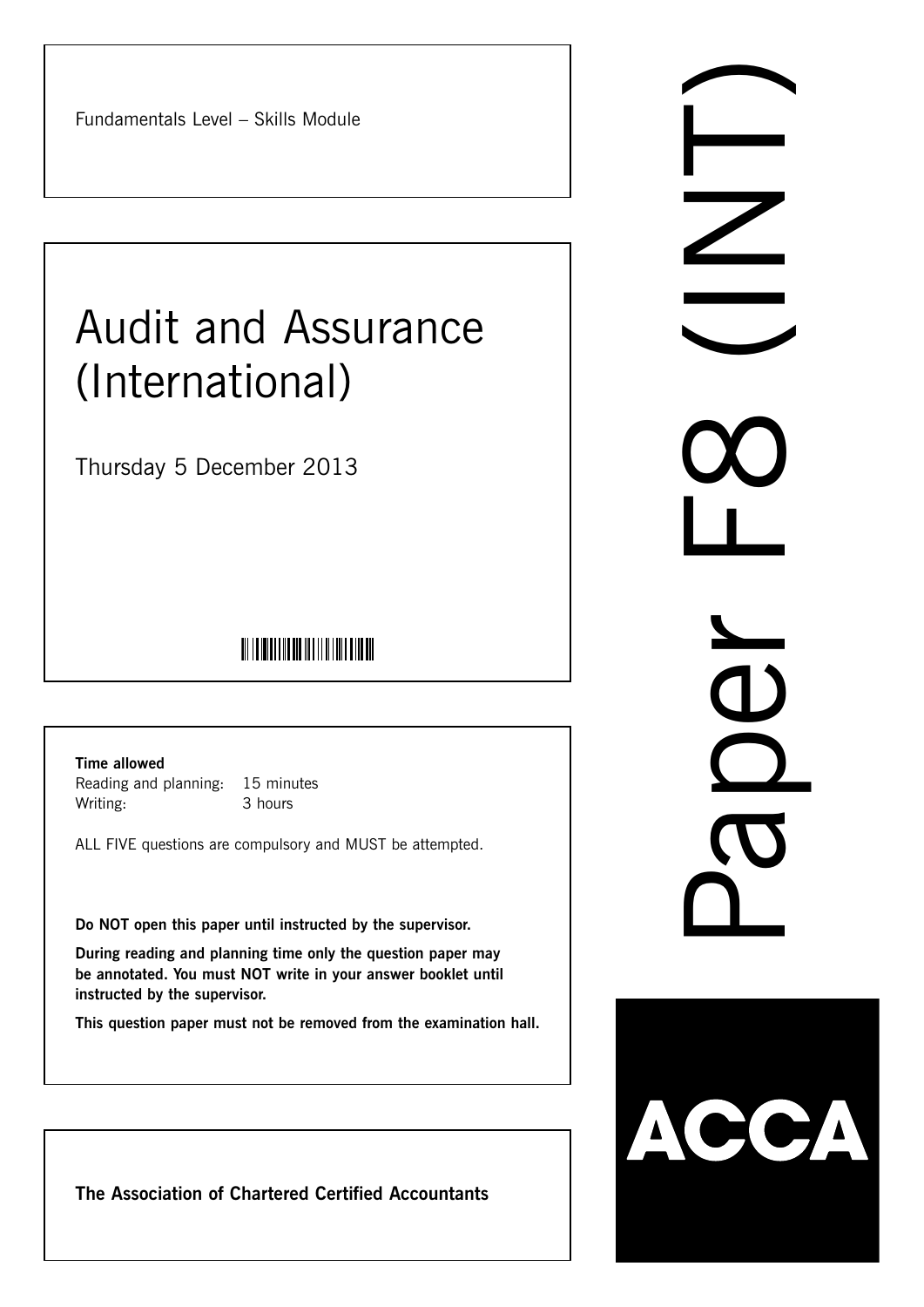# **ALL FIVE questions are compulsory and MUST be attempted**

**1** Minty Cola Co (Minty) manufactures fizzy drinks such as cola and lemonade as well as other soft drinks and its year end is 31 December 2013. You are the audit manager of Parsley & Co and are currently planning the audit of Minty. You attended the planning meeting with the engagement partner and finance director last week and recorded the minutes from the meeting shown below. You are reviewing these as part of the process of preparing the audit strategy.

#### Minutes of planning meeting for Minty

Minty's trading results have been strong this year and the company is forecasting revenue of \$85 million, which is an increase from the previous year. The company has invested significantly in the cola and fizzy drinks production process at the factory. This resulted in expenditure of \$5 million on updating, repairing and replacing a significant amount of the machinery used in the production process.

As the level of production has increased, the company has expanded the number of warehouses it uses to store inventory. It now utilises 15 warehouses; some are owned by Minty and some are rented from third parties. There will be inventory counts taking place at all 15 of these sites at the year end.

A new accounting general ledger has been introduced at the beginning of the year, with the old and new systems being run in parallel for a period of two months.

As a result of the increase in revenue, Minty has recently recruited a new credit controller to chase outstanding receivables. The finance director thinks it is not necessary to continue to maintain an allowance for receivables and so has released the opening allowance of  $$1·5$  million.

In addition, Minty has incurred expenditure of \$4·5 million on developing a new brand of fizzy soft drinks. The company started this process in January 2013 and is close to launching their new product into the market place.

The finance director stated that there was a problem in November in the mixing of raw materials within the production process which resulted in a large batch of cola products tasting different. A number of these products were sold; however, due to complaints by customers about the flavour, no further sales of these goods have been made. No adjustment has been made to the valuation of the damaged inventory, which will still be held at cost of \$1 million at the year end.

As in previous years, the management of Minty is due to be paid a significant annual bonus based on the value of year-end total assets.

#### **Required:**

- **(a) Explain audit risk and the components of audit risk.** (5 marks)
- **(b) Using the minutes provided, identify and describe SIX audit risks, and explain the auditor's response to each risk, in planning the audit of Minty Cola Co.** (12 marks)
- **(c) Identify the main areas, other than audit risks, that should be included within the audit strategy document for Minty Cola Co; and for each area provide an example relevant to the audit.** (4 marks)
- **(d) Describe substantive procedures the audit team should perform to obtain sufficient and appropriate audit evidence in relation to the following three matters:**
	- **(i) The treatment of the \$5 million expenditure incurred on improving the factory production process;**
	- **(ii) The release of the \$1·5 million allowance for receivables; and**
	- **(iii) The damaged inventory.**

Note: The total marks will be split equally between each part. (9 marks) (9 marks)

**(30 marks)**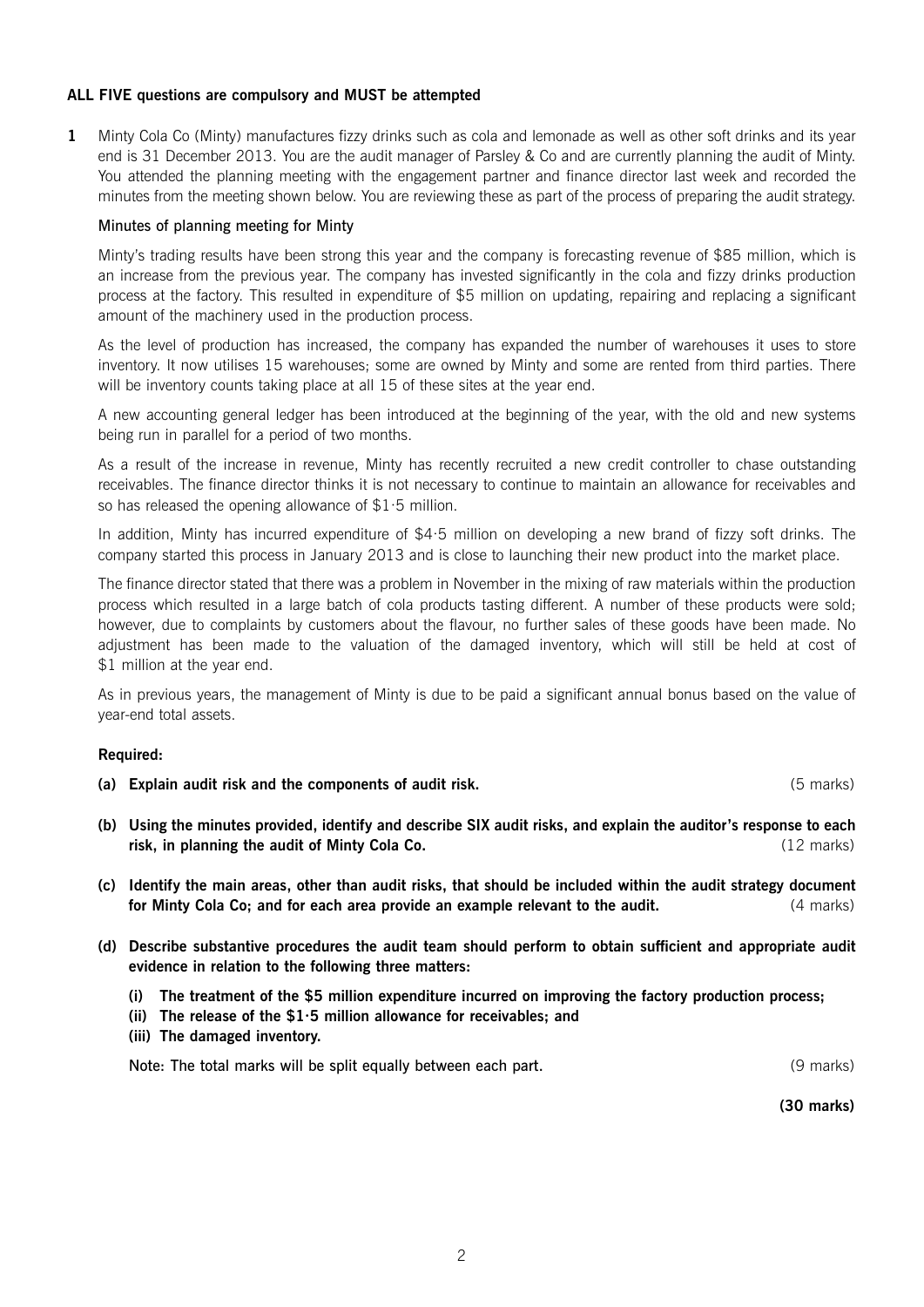- **2 (a) (i) Define a 'test of control' and provide an example of a test of control in relation to the audit of wages and salaries; and** 
	- **(ii) Define a 'substantive procedure' and provide an example of a substantive procedure in relation to the audit of wages and salaries.**

Note: The total marks will be split equally between each part. (4 marks)

**(b)** ISA 500 *Audit Evidence* requires auditors to obtain sufficient and appropriate audit evidence. Appropriateness is a measure of the quality of audit evidence; that is, its relevance and its reliability.

## **Required:**

**Identify and explain THREE factors which influence the reliability of audit evidence.** (3 marks)

**(c)** Auditors are required to perform an overall review of the financial statements before they provide their audit opinion.

#### **Required:**

**Explain THREE procedures an auditor should perform in conducting their overall review of the financial statements.** (3 marks)

**(10 marks)**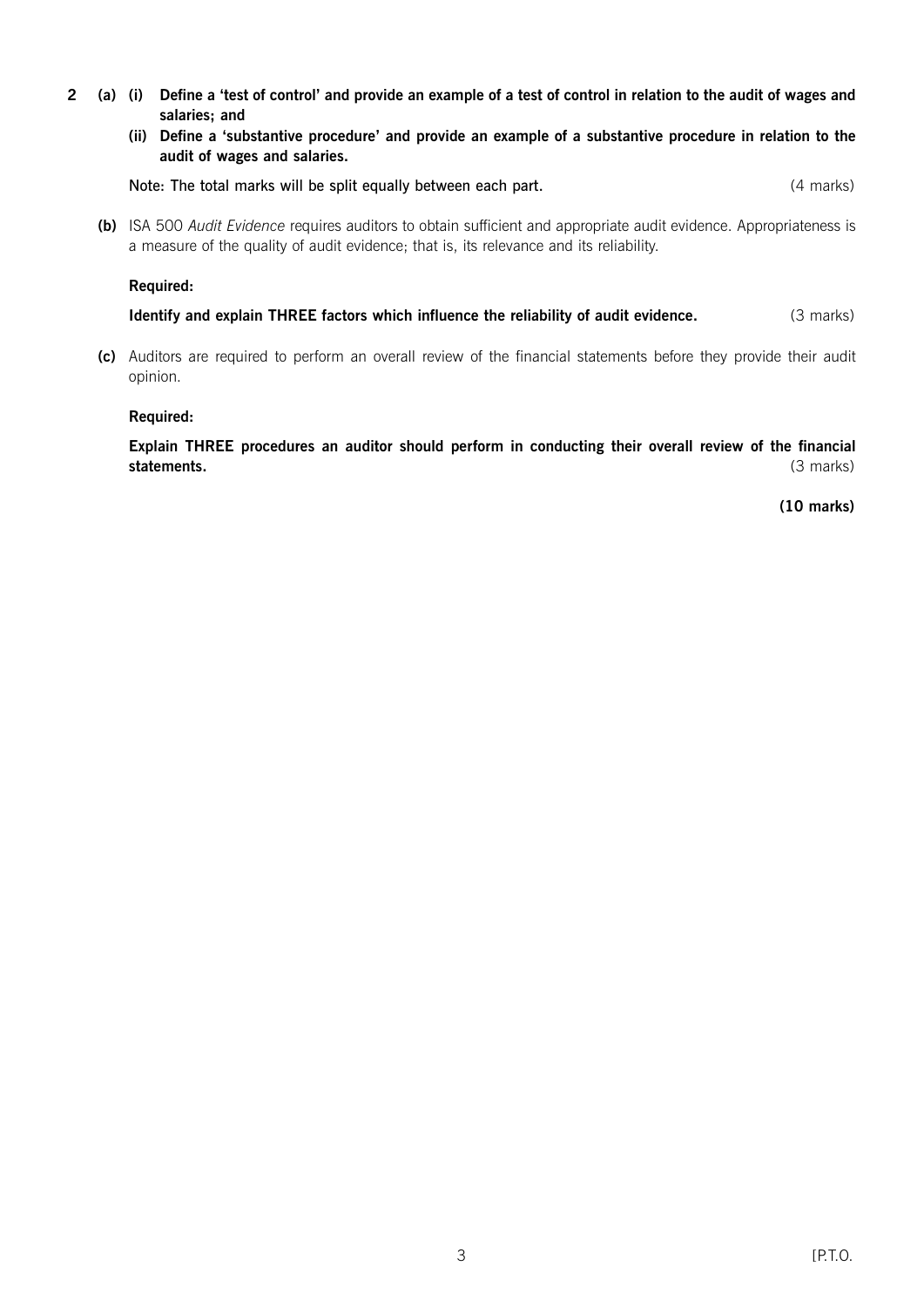**3** You are a member of the recently formed internal audit department of Oregano Co (Oregano). The company manufactures tinned fruit and vegetables which are supplied to large and small food retailers. Management and those charged with governance of Oregano have concerns about the effectiveness of their sales and despatch system and have asked internal audit to document and review the system.

#### Sales and despatch system

Sales orders are mainly placed through Oregano's website but some are made via telephone. Online orders are automatically checked against inventory records for availability; telephone orders, however, are checked manually by order clerks after the call. A follow-up call is usually made to customers if there is insufficient inventory. When taking telephone orders, clerks note down the details on plain paper and afterwards they complete a three part pre-printed order form. These order forms are not sequentially numbered and are sent manually to both despatch and the accounts department.

As the company is expanding, customers are able to place online orders which will exceed their agreed credit limit by 10%. Online orders are automatically forwarded to the despatch and accounts department.

A daily pick list is printed by the despatch department and this is used by the warehouse team to despatch goods. The goods are accompanied by a despatch note and all customers are required to sign a copy of this. On return, the signed despatch notes are given to the warehouse team to file.

The sales quantities are entered from the despatch notes and the authorised sales prices are generated by the invoicing system. If a discount has been given, this has to be manually entered by the sales clerk onto the invoice. Due to the expansion of the company, and as there is a large number of sale invoices, extra accounts staff have been asked to help out temporarily with producing the sales invoices. Normally it is only two sales clerks who produce the sales invoices.

#### **Required:**

- **(a) Describe TWO methods for documenting the sales and despatch system; and for each explain an advantage and a disadvantage of using this method.** (6 marks)
- **(b) List TWO control objectives of Oregano Co's sales and despatch system.** (2 marks)
- **(c) Identify and explain SIX deficiencies in Oregano Co's sales and despatch system and provide a recommendation to address each of these deficiencies.** The state of the state of the state of the state of the state of the state of the state of the state of the state of the state of the state of the state of the state

#### **(20 marks)**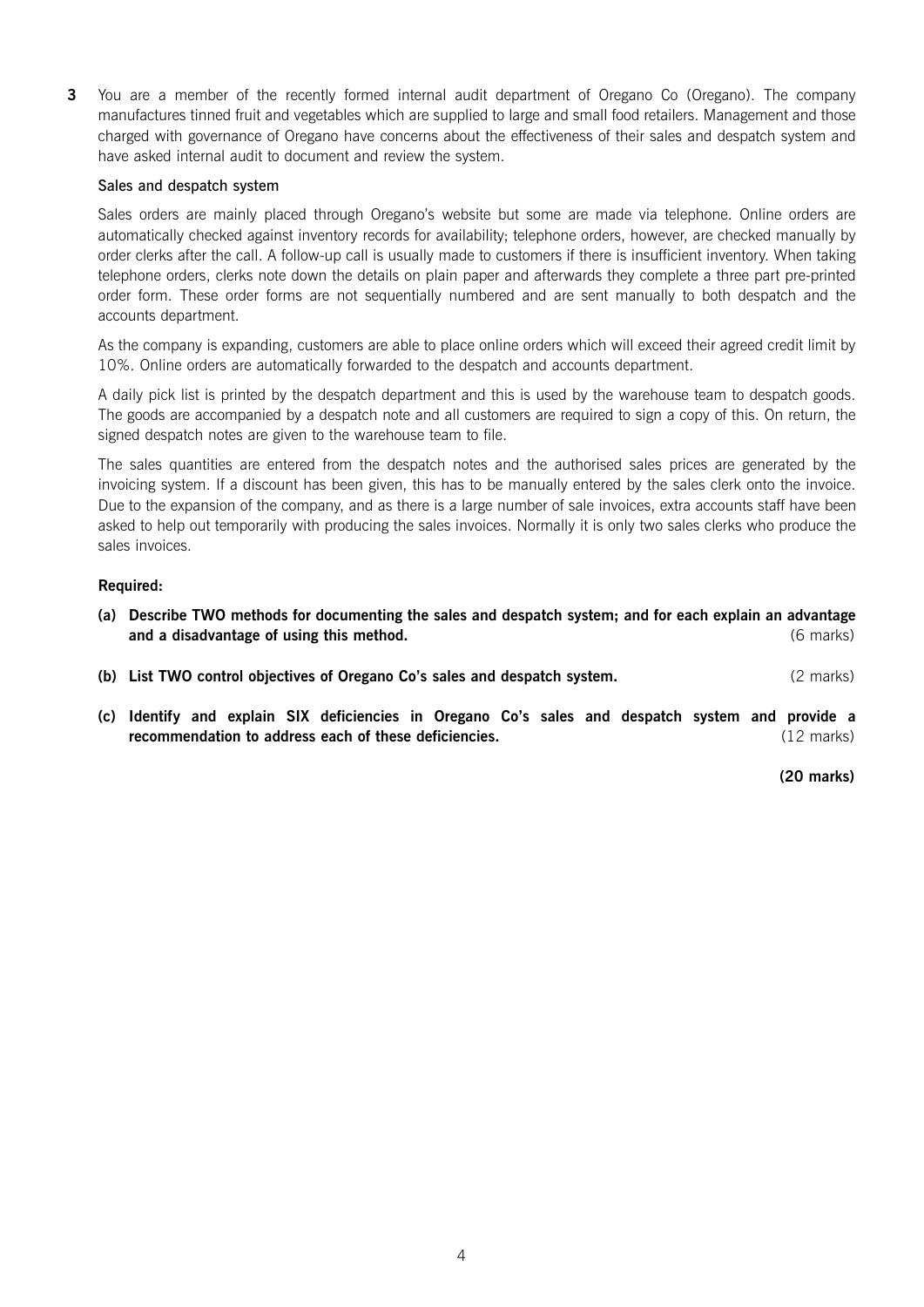**4** Salt & Pepper & Co (Salt & Pepper) is a firm of Chartered Certified Accountants which has seen its revenue decline steadily over the past few years. The firm is looking to increase its revenue and client base and so has developed a new advertising strategy where it has guaranteed that its audits will minimise disruption to companies as they will not last longer than two weeks. In addition, Salt & Pepper has offered all new audit clients a free accounts preparation service for the first year of the engagement, as it is believed that time spent on the audit will be reduced if the firm has produced the financial statements.

The firm is seeking to reduce audit costs and has therefore decided not to update the engagement letters of existing clients, on the basis that these letters do not tend to change much on a yearly basis. One of Salt & Pepper's existing clients has proposed that this year's audit fee should be based on a percentage of their final pre-tax profit. The partners are excited about this option as they believe it will increase the overall audit fee.

Salt & Pepper has recently obtained a new audit client, Cinnamon Brothers Co (Cinnamon), whose year end is 31 December. Cinnamon requires their audit to be completed by the end of February; however, this is a very busy time for Salt & Pepper and so it is intended to use more junior staff as they are available. Additionally, in order to save time and cost, Salt & Pepper have not contacted Cinnamon's previous auditors.

# **Required:**

**(a) Describe the steps that Salt & Pepper should take in relation to Cinnamon:** 

| (i) Prior to accepting the audit; and                                             | $(5 \text{ marks})$ |
|-----------------------------------------------------------------------------------|---------------------|
| (ii) To confirm whether the preconditions for the audit are in place.             | (3 marks)           |
| (b) State FOUR matters that should be included within an audit engagement letter. | (2 marks)           |

**(c) (i) Identify and explain FIVE ethical risks which arise from the above actions of Salt & Pepper & Co; and (ii) For each ethical risk explain the steps which Salt & Pepper & Co should adopt to reduce the risks arising.** Note: The total marks will be split equally between each part. (10 marks) (10 marks)

**(20 marks)**